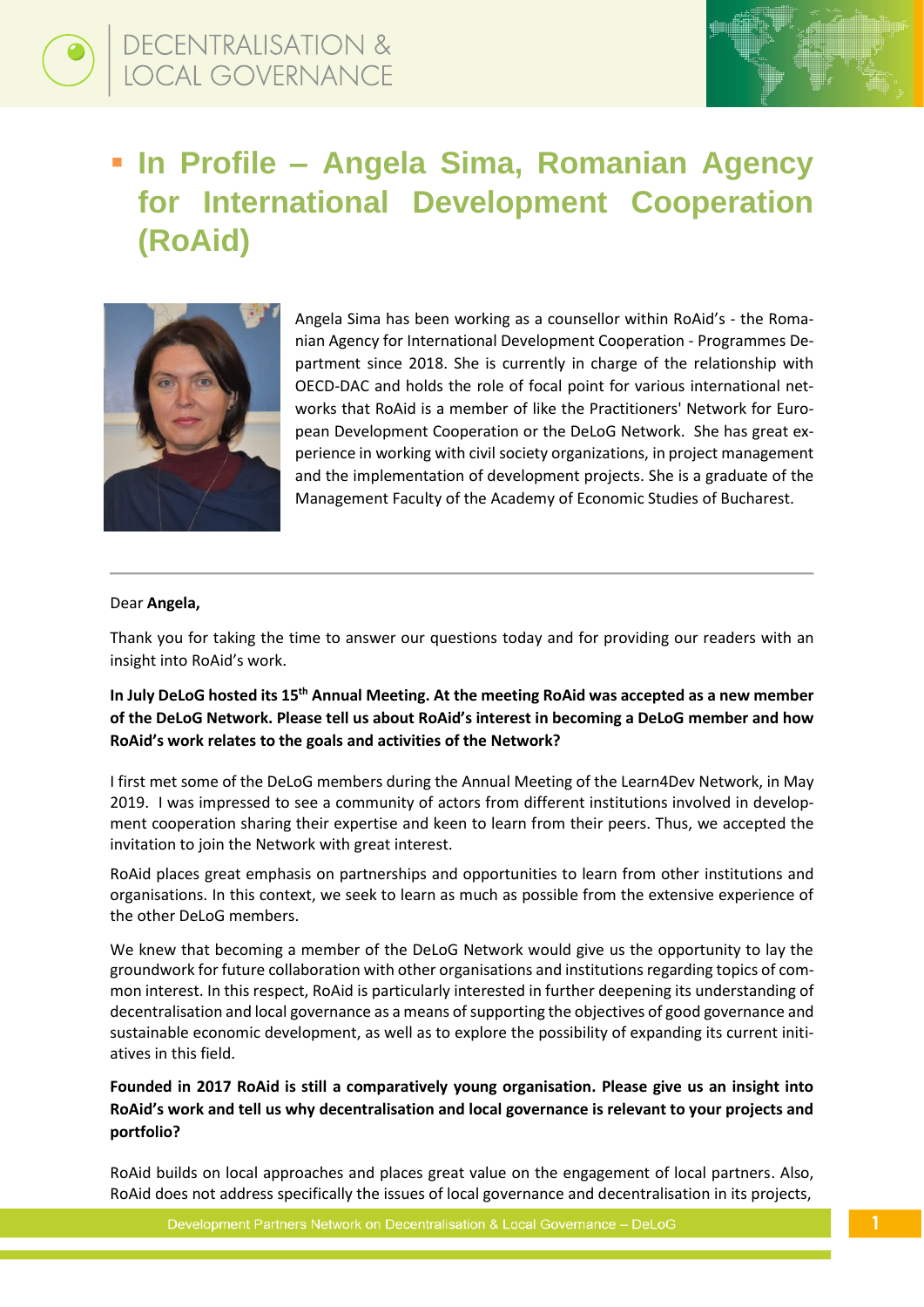most of the projects are provided at a decentralized level, in partnerships with local institutions. In this respect, please find bellow some examples:

- Knowledge transfer missions for the benefit of the Republic of Moldova, were provided by Romanian experts in the field of local development through the creation of Local Action Groups and via the accession of European funds;
- In partnership with the private sector, RoAid has supported the elaboration of various studies on topics related to DLG, such as Smart and Sustainable Urban Development in Lusaka, Zambia, in the context of the COVID-19 pandemic, as well as the Development of the National Public Health System and Municipal waste recovery facilities in Tanzania.

### **Romania has been classified as a so-called "emerging donor". What does the country's development strategy look like and how is RoAid involved in its implementation?**

Romania's development cooperation programme was officially launched in 2007, following the country's accession to the European Union (EU). Since then, Romania has positioned itself as an emerging donor, with the main comparative advantage of being able to share its recent transition experience and knowledge in the Euro-Atlantic integration processes.

Romania's development co-operation objective is focused on the eradication of extreme poverty and global security by promoting socio-economic sustainability and effectiveness through international cooperation. Romania's development co-operation is mostly focused on countries in its vicinity – the Eastern Partnership countries and Southern neighbourhood, with a volume of official development assistance (ODA) that has steadily increased. The Ministry of Foreign Affairs co-ordinates Romania's development co-operation and humanitarian aid policy at the national level. Regulated by Law No. 213/2016 and operational since 2018, RoAid is the national development institution responsible for implementing projects and programmes in the field of international development co-operation and humanitarian aid.

The implementation of the Annual Plan for International Development Cooperation and Humanitarian Assistance is possible in two modalities, through direct implementation – expertise transfer in partnership with the Romanian public institutions, purchasing of goods and services and donations- or indirect implementation - by awarding grants or voluntary contributions to international organizations.

### **Romania'stransition toward democracy and a market economy resembles that of many countries in Eastern Europe. What role do you attribute to decentralisation and local governance in this context?**

The strategic objectives pursued according to the programmatic documents of the Romanian development cooperation and humanitarian assistance are:

- Sharing Romania's own transition experience;
- Providing humanitarian assistance and supporting peace and security;
- Increasing cooperation with the private sector and civil society;
- Promoting transparency and public communication.

The thematic priorities aim at developing institutional capacity and the rule of law, emergency management and resilience to natural disasters, reconstruction and post-conflict resilience, development of sustainable agriculture, energy transition to green energy, sustainable water and sanitation systems, urban development smart, ensuring quality medical services.

The Agency's activities aim at contributing to Agenda 2030 and are aligned to the national priorities of promoting good governance and inclusive societies. In this context, RoAid recognizes the important role played by decentralisation and local governance for sustainable development.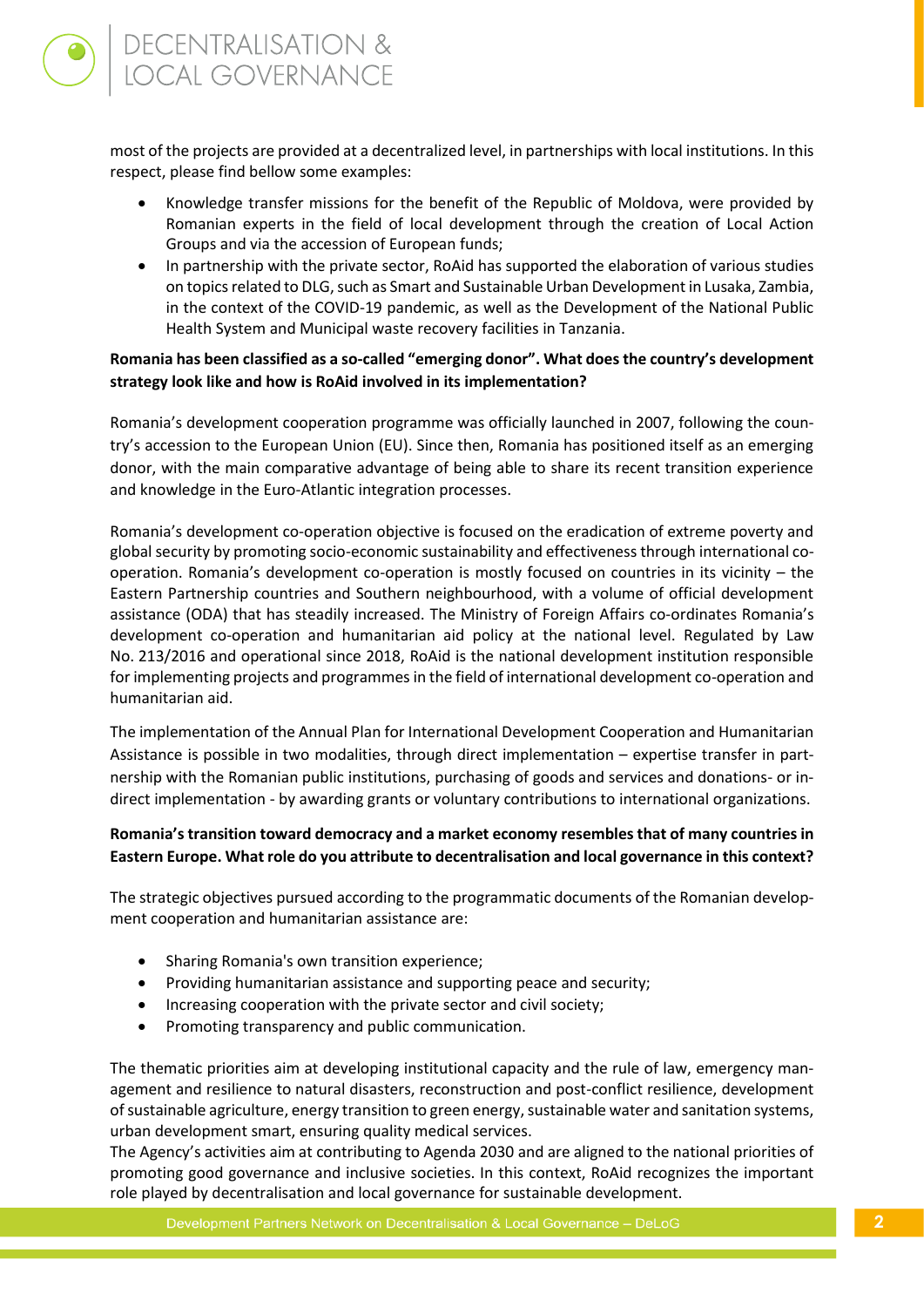**RoAid supports both former Socialist countries in Eastern Europe as well as partners from Latin America, Africa and the Middle East with its projects. What kind of assistance do you provide and what are the challenges you face? How will your perspective on project implementation benefit the DeLoG Network?** 

RoAid provides direct assistance to its partner countries in sectors where its support can have maximum impact and can either be implemented as standalone projects, can be complimentary to the ongoing initiatives of other development cooperation partners, or can reflect Romania's comparative advantages and are based on the needs and demands of the partner country.

An example of its instruments is the Mobility Fund that facilitates the transfer of Romanian experts and expertise with the purpose to meet the needs of partner countries for development cooperation in sectors where Romania can bring added value. Visits and trainings within the framework of the Mobility Fund are focused on sectors such as: energy, anti-corruption, city infrastructure and local development, use of European funds, emergency situations services and the importance of new technologies. In this context, training missions were organized with the Ministry of Internal Affairs (Department for Emergency Situations), Ministry of Foreign Affairs and Romanian Diplomatic Institute, the Competition Council of Romania in the benefit of partner states such as: Republic of Moldova, Georgia, Zambia, Tanzania, Egypt, Montenegro, Tunisia and others. During 2020, due to the pandemic, it was not possible to organise exchange missions anymore, even if there were demands form partner countries.

RoAid was involved in development assistance and humanitarian assistance projects, in post-disaster reconstruction following the Hurricanes Irma and Maria in the Caribbean, strengthening hurricane resilience in Cuba, training on disaster risk reduction provided by the 2018 training program for Caribbean beneficiaries and through missions to assess emergency response capabilities, organized in partnership with the Department of Emergency Situations and, last but not least, on the organization of training programs on reconstruction and post stabilization -conflict, for beneficiaries from African states, in 2018 (dedicated to Sahel) and in 2019 (for beneficiaries from sub-Saharan African states).

Furthermore, more than half of its budget is implemented through indirect modalities, such as grants award or voluntary contributions to other organizations. As RoAid places great emphasis on engaging the private sector in its development cooperation programs, starting 2018, the Agency launched an open call for the cooperation with the private sector, with the aim of expanding financing mechanisms for sustainable development and contributing to an increased reach and impact of Romania's ODA. During 2020, grants were awarded also to civil society organisations for projects aiming to tackle the effects of the pandemic and contribute to the 2030 Agenda.

**At DeLoG's 15th Annual Meeting a lot of discussions focussed on the COVID-19 pandemic and its impact on local governance and the implementation of the Sustainable Development Goals (SDGs). Many participants argued that the crisis represents an opportunity to strengthen the political role and financial capacities of local governments. What were your main takeaways of this year's Annual Meeting?** 

As part of the Team Europe effort, RoAid will contribute to the response to COVID-19 in partner countries. The support will be dedicated to the Team Europe priorities, mainly Strengthening Health, Water and Sanitation, as well as tackling the social and economic consequences of the crisis. Most of the support provided by RoAid is channelled through local actors from the decentralized level, aimed at the further strengthening of local capacities in the fight against the COVID-19 crisis.